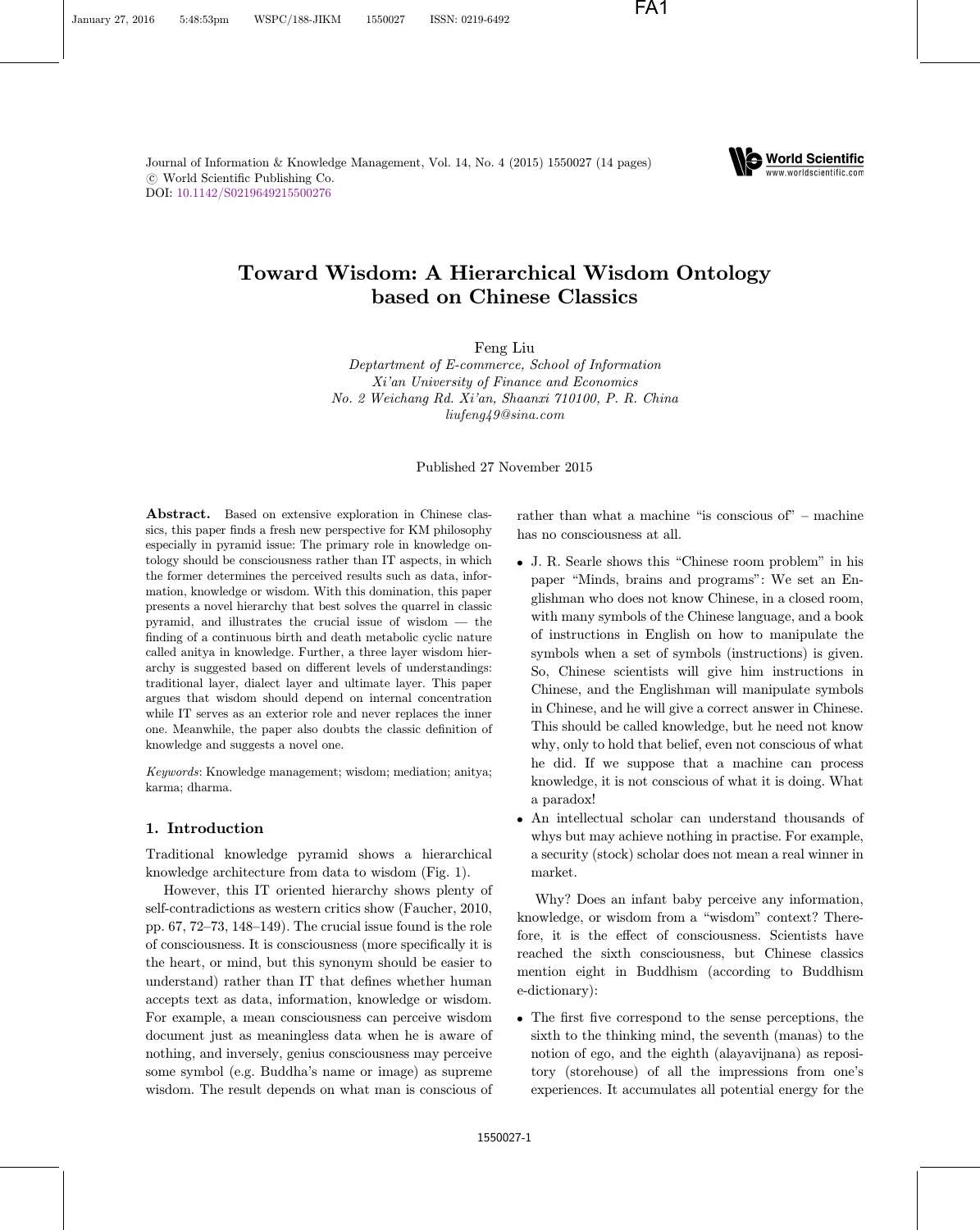

Fig. 1. Traditional knowledge pyramid.

mental and physical manifestation of one's existence, and supplies the substance to all existences.

- . There are three meanings of the term storehouse: (1) Subject store — the alayavijnana stores and keeps all the seeds of the mind within one's consciousness. (2) Object-store — the eighth consciousness stores and perfumates the seeds for the prior seven consciousnesses. (3) Attachment-store — the eighth consciousness provides a sense of eternality, unity, subjectivity and mastery, resembling an eternal atman (Sanskrit for soul), thus causing the seventh consciousness to mistakenly perceive and attach to a self.
- . Alaya also receives impressions from all functions of the other consciousnesses and retains them as potential energy for further manifestations and activities. Since it serves as the basis for the production of the other seven consciousnesses (called transformed consciousnesses), it is also known as base consciousness (mulavijnana) and causal consciousness since it serves as the container for all experiential impressions (termed metaphorically as seeds so it is also called seed consciousness).

Of course wisdom is not defined by any IT based representation but the depth of consciousness unless there exists such a media that transfers the entire mind. Tao Te Ching answers this question in Chapter 1 as discussed in Chapter 2 of this paper, and from the basic principle of Buddhism, it is realized that it is conscious in different levels that mirrors, the same expression as such images from "data" to "wisdom". There are plenty of reasons why consciousness rather than technology defines wisdom:

. Research shows that IQ scores are decreasing with the growth of technology. Experts argue it is because humans have reached their intellectual peak – human is turning more stupid however technology grows ([Grif](#page-12-0) fiths,  $2014$ ).

- . IT extends human theurgy such as hearing, vision, but theurgy has no connection with wisdom according to Buddhism. Pigeons have special senses too, are they a wiser being? Wisdom is associated with the way to understand the world, however human misinterprets wisdom differently, such as Hitler and his Nazi emblem.
- $\bullet~$  Does consciousness reflect a correct world? Actually, it is believed so by the majority. Khenpo Sodargye Rinpoche (2014) teaches us that if a mistaken world is believed true, the true world is covered and definitely said to be wrong [\(Sodargye,](#page-12-0) [2013\)](#page-12-0).
	- Despite his post in Buddhist institute in charge of worldwide remote Buddhism education, Khenpo Sodargye is also a lecturer on heart and soul, warmly welcomed by Harvard University, University of Washington, Columbia University, Beijing University, Tsinghua University, Hong Kong University, etc.
	- Due to his productive works, he has become acknowledged in the academic field. In June 2010, Khenpo was invited to give teachings in prestigious Chinese universities, such as Beijing University and Tsinghua University; and in March 2011, to give seminar presentations in Fudan University, Nanjing University and Renmin University of China. In June 2011, Khenpo was invited to give presentations at Zhejiang University, Huazhong Normal University (aka: Central China Normal University), Sun Yatsen University, the Chinese University of Hong Kong and the Hong Kong Polytechnic University. From November 2011, Khenpo was invited to the following universities in succession: Shanxi Normal University, Northwest University (China), Xi'an Jiaotong University, Shandong University, Hunan Normal University, Hong Kong Institute of Education, University of Hong Kong, Beijing Normal University, Central China University of Science and Technology and Qinghai Normal University. Both faculty and students found tremendous benefits from Khenpo's visits.
- . Scientists have more and more realised the \true" paradox:
	- Space is not empty (Shi [et al.](#page-12-0), [2006\)](#page-12-0). "Since 1998 cosmologists have found that the universe expands in extraordinary speed. The driving force is a mysterious hidden energy. According to astronomic observations the hidden matter would make up 90% of the universe and still remains unknown to men ... Hidden energy, hidden matter are still black holes in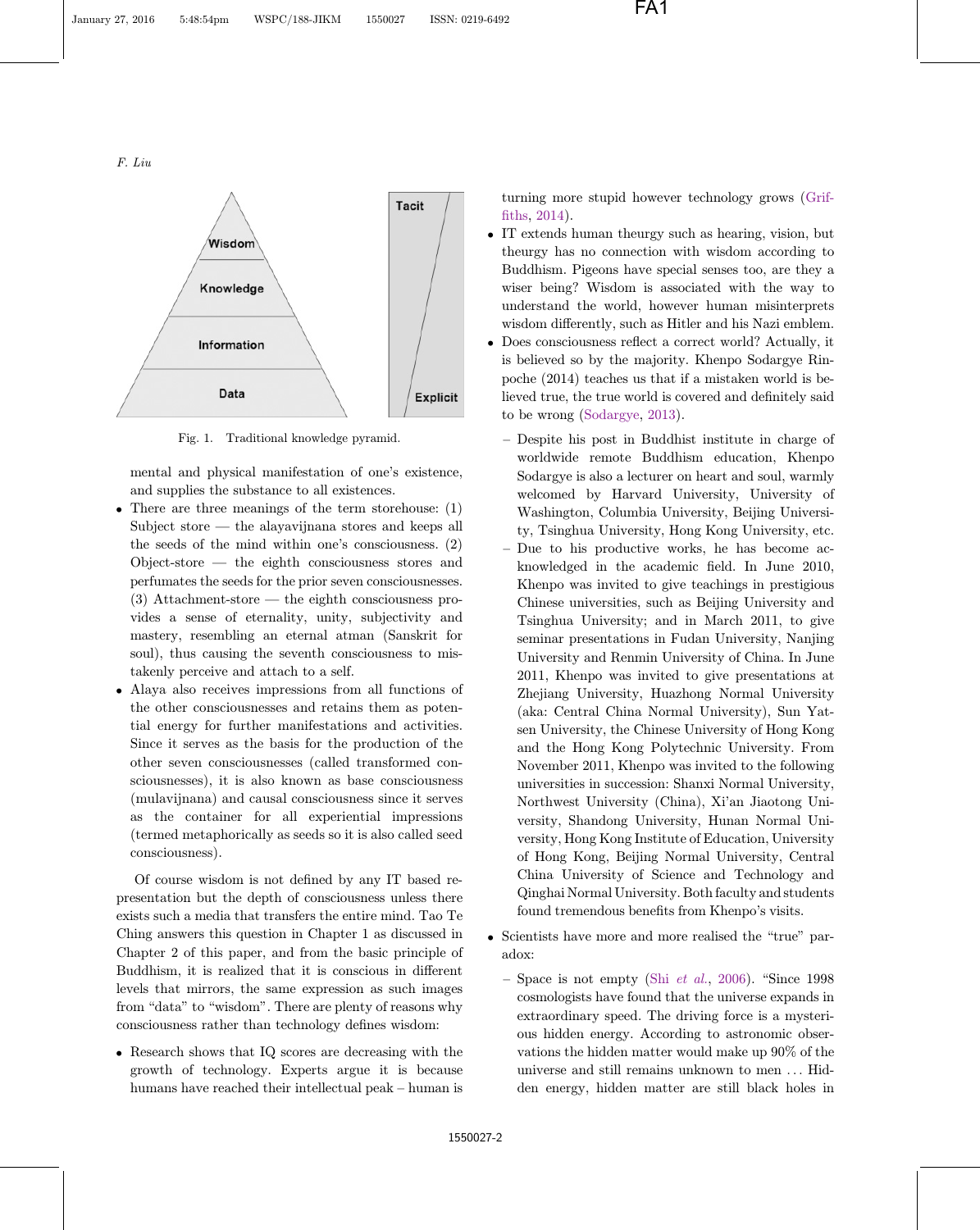<span id="page-2-0"></span>science." BBS discussion: "Simply speaking, space is hidden energy, and hidden energy is space. Space is matter. It can be extremely harmful to cut them apart or to refer the hidden energy to some pure antimatter."

- $-$  Time is fixed without change  $-$  the absolute miss of relativity theory ([Shi and Yang,](#page-12-0) [2006\)](#page-12-0).
- $-$  "Distance and time are "illusory"; Things can be created from "nothing"; The origin of the universe" ([Zhong,](#page-13-0) [2003](#page-13-0)). As Dr. Odenwald acknowledges, "We don't have a full mathematical theory for describing this state yet, but it was probably 'multi-dimensional'...Nothingness (that gives rise to the present universe) was not nothing, but it was not anything like the kinds of 'something' we know about today. We have no words to describe it and the ones we find in the Oxford English Dictionary are based on the wrong physical insight."
- Reincarnation. An American psychologist holds that \70% of human can clearly recall his past life through hypnotization", and there exists such a kind with inborn recollection [\(Sodargye,](#page-12-0) [2011](#page-12-0)). For valid introduction to scientific research on reincarnation, see [Zhong](#page-13-0) [\(2002](#page-13-0)).
- Albert Einstein's point that space, time and matter are illusions of human cognition. "Reality is merely an illusion, albeit a very persistent one." More and more scientists after him have realised that the universe is an illusion.
- $\bullet$  Emoto's eight years experiment "how water structure reflects our consciousness" astonishingly shows the same result: the crystal shape of water varies with human mental and lingual actions — it appears beautiful to kindness and ugly to malice ([Dewey](#page-12-0), [2013](#page-12-0)).

Buddhism points out that the mirror is in the human heart (differs in sense from ordinary "heart"). A polluted one reflects a distortion while a purified one shows the genuine fact. Furthermore, what the image (believed as the outer world) reflects is just the heart, just like Emoto's experiment. Although heart is synonymous with consciousness, one needs much deeper study to distinguish them.

All those above shows that heart takes the active role in this contradiction between heart and world — the term contradiction implies that these two exist in unity. Western brain wave experiment confirms that brain alone can control the pointer on computer screen like a mouse but without touch. In Buddhist history, there are plenty of miracles. Relative to this worldly topic, the issue is regarded as consciousness to which technology is definitely subordinate.

Knowledge hierarchy should thus be defined by inner consciousness mode rather than outer technology, and its exploration should be based on the inner world. In fact, the sort of knowledge perceived, the hidden truth behind, and the sort of ideological sphere, the tacit manners, or even beliefs, are all governed by consciousness.

# 2. Innovation from IT Oriented Hierarchy

#### 2.1. The framework

This hierarchy is based on the contradiction between partial appearance and the integral of the relatively complete appearance of an object. At first discrete and unrelated appearances are gathered as data, and more and more, when human is conscious of some inner relation and merges them into a piece, a meaning or significance emerges. Still, when human finds more and more explanations based on his experience and former knowledge, the significance becomes more and more clear. However, this specific significance is governed by his own consciousness, otherwise nothing can be inferred from a context (as in a baby's consciousness), and more and more concentration, more gain in consciousness. When concentration is gathered to such an extent that the inner relation appears, it is believed as rational aspect of the appearance integral, normally taken as knowledge, because at this stage one can reason, deduce in logic which has been believed true. Thus reaches a theoretical stage.

However, there is a hidden mistake in human's common logic that the same knowledge expression is regarded as the same knowledge. For example,  $1 + 1 = 2$ , can convey completely different meanings with different consciousness. It is an unproved hypothesis to number theorist (Goldbach's conjecture), but a paradox in Daoism  $(\text{vin}+\text{yang: } \text{tail}$  produces two appearances, and the two produce four images), and fugacity or impermanence



Fig. 2. Hierarchy based on consciousness.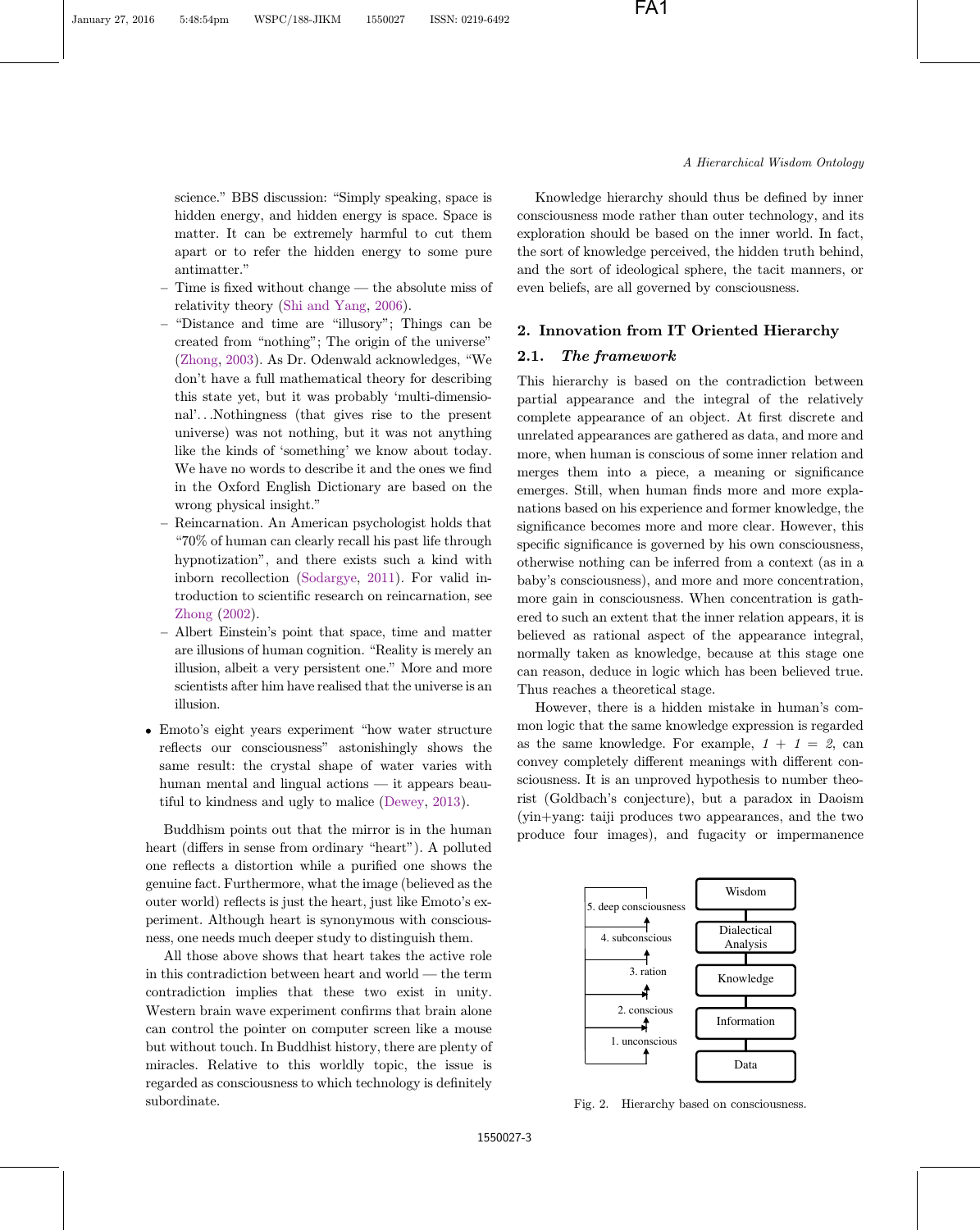### F. Liu

(anitya or anityata) in Buddhism (1 is actually not 1. It is an effect of complicated causes called karma, but with a temporary appearance regarded as 1). Furthermore, for the same knowledge expression  $K$ , different consciousness reflects  $K$  in different ways:

- $\bullet$  Take a circle for example, it can be perceived in different ways such as a cake, a dish, a bowl, a balloon..., even the moon, the sun.
- . Another paradox is the saying \I am only a half human" (Zhou [et al.](#page-13-0), [2006](#page-13-0), pp. 34). Since the basic unit of the structure of China's traditional society is "family", therefore I guess, an isolated single human cannot survive. This illustration shows a hidden yinyuan (cause– effect or karma) that human is inseparable with society — In Confucianism, Dao (way) and qi (ware) are inseparable.
- The same person in different appearances seems different persons: in different colours, different ages, even nothing alike, but regarded the same. Why? Is it rather a kind of illusion?
	- $-$  A knowledge representation K is viewed differently in different scenarios, as in the circle example above. Even in the same scenario, person 1 to person  $i$  perceive  $K$  as  $K_1$  to  $K_i$  as different mental reflections. They are regarded same and meanwhile not, since it is viewed in both identity and contradictory perspectives. Apart from the similarity in language or name and expression, it is reflected with different images or rules serving different goals and performances, and perceived by different consciousnesses, understandings with different experiences, even in different instances of time that count. Therefore, knowledge exists dependently on cognition model and cognition procedure, or in general, reference frame, otherwise it has no meaning. This is the contradictory aspect. In this aspect,

$$
70\text{-year-old}(p) \neq 1\text{-year-old}(p). \tag{1}
$$

But on the other side regarded equal which supports the existence of knowledge K, expressed as

$$
70\text{-year-old }(p) = 1\text{-year-old }(p). \tag{2}
$$

The general concept of the person is gathered from all the possible appearances and signifies the identity of all the instances if there is, as

$$
\int \sum K_i \bullet d(cognition \ model \ i).
$$
 (3)

– What is the permanent and unchanging character throughout the life span and even transcending different cycles of life? If he is made of cells, then previous cells are dead, current are dying, and future ones are empty in essence because not existing at present (samsara, transmigration in the six directions of reincarnation, is partially proved in scientific world, see (Zhong, 2002).

- knowledge  $(k) \neq$  knowledge  $(k)$ 
	- $-$  A person who consumes the first hamburger obtains certain knowledge. But few people find the fifth hamburger as enjoyable. This is called the law of diminishing returns, and in accumulation, it leads to the opposite effect, or "opposite effect at extremity"

Things turn into their opposites when they reach the extreme.

- In fact, this is the self-negating property of knowledge. In the circle example above, it negates itself: it can be a cake, a dish, a bowl, a balloon... ; even the moon, the sun  $\ldots$  in different scenarios. In this sense, circle is a varying  $\alpha$  concept, but in fact few believe bowl $=$  circle, etc.
- $-$  The self-negating effect: because more one believes something as circle, less he believes as anything else, e.g. a bowl.
- Chapter 40 of Tao Te Ching: The movement of the Tao, by contraries proceeds (to my knowledge, as our desire goes forward, Tao moves backward).
- $-$  Knowledge is frequently viewed as "justified true belief" or personalized character and therefore basically subjective ([Firestone,](#page-12-0) [2006\)](#page-12-0).
- The issue seems to me as the mental balance decision equilibrium of identity and opposition.
- Same effect in academic education: students are infused with previous knowledge that is dying, not the future one that is being born. However, they are regarded the same.
- $-$  An ancient Chinese idiom "notching the boat to find the sword": A man from the state of Chu was crossing a river. In the boat, his sword fell into the water. Immediately he made a mark on the boat. \This is where my sword fell off," he said. When the boat stopped moving, he went into the water to look for his sword at the place where he had marked the boat. The boat had moved, but the sword had not. Is this not a very foolish way to look for a sword?
- . Anitya (Fig. 3) from the Great Dictionary of Buddhism: Everything in the world arises, changes and perishes; nothing remains constant for even a single moment. This principle, called wuchang in Chinese, is a fundamental phenomenon in our world for both living and non-living beings.
	- The fact that all things are impermanent is one of the basic premises of Buddhism. Everything is in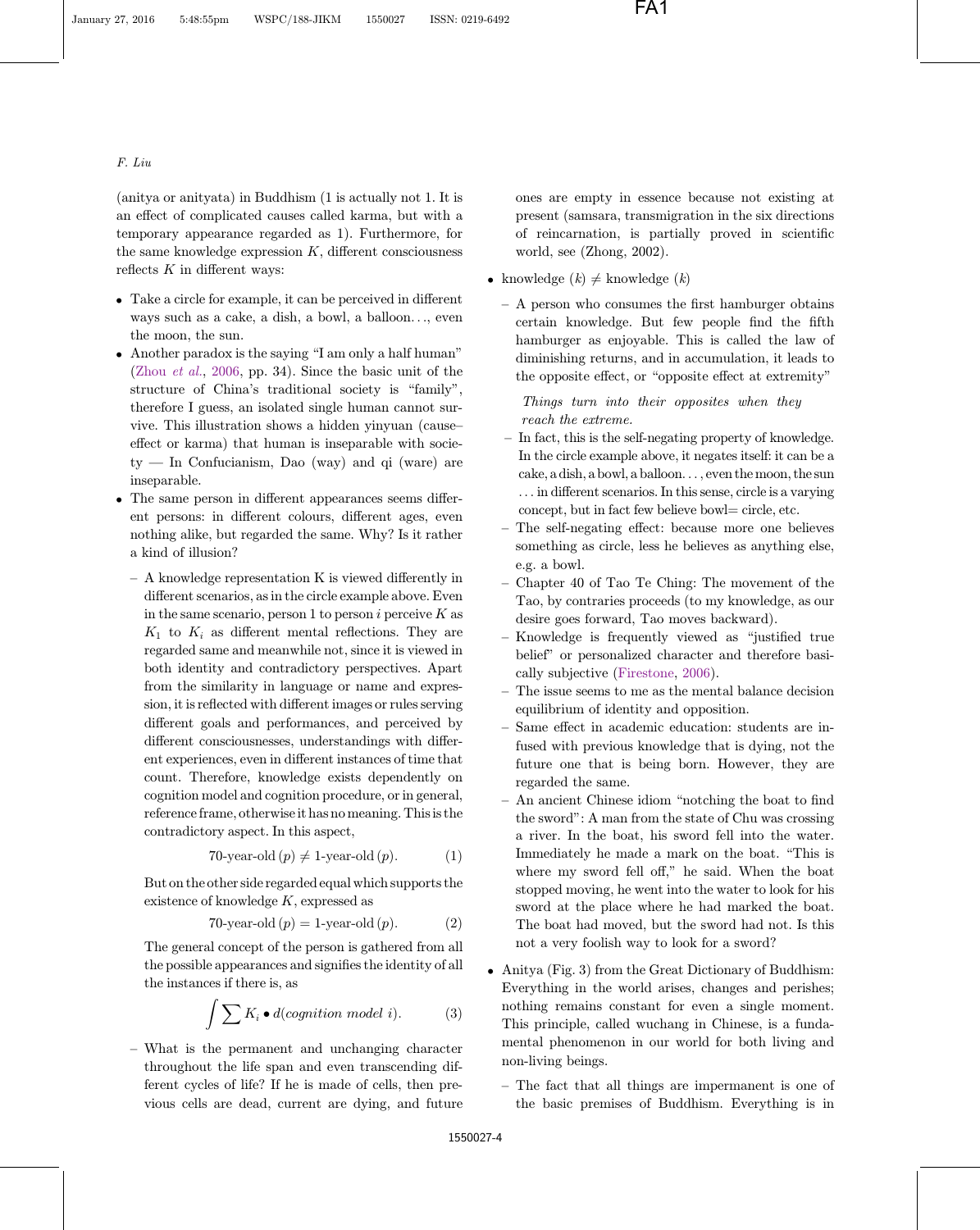

Fig. 3. Anitya in taiji representation in which things born are actually dying.

constant motion and change. Lack of an eternal nature. The term means "disappearance" (dictionary).

- Therefore, the synonym for birth, appearance could be death, disappearance. This reflects the ordinary consciousness that stays in the yin yang and five elements world suffers everything caused by impermanence, such as (for human) suffering of birth, suffering of old age, suffering of sickness, suffering of death, suffering of being apart from the loved ones, suffering of being together with the despised ones, suffering of not getting what one wants, and suffering of the flourishing of the five skandhas.
- One can believe that he has at least 60 years of life. However, no one can prove whether he will be alive the next moment. The death age is never fixed or greater than some fixed number, even from 0 years old.
- Anitya holds true for non-living things, e.g. the earth.

In this specific reference frame, there is no fixed represented knowledge universally serving every consciousness, nor any fixed representation serving both past and future needs. That is, traditional concept of knowledge is a paradox. For this mistake, there are several things that has to be done to correct it. One is a proper definition of knowledge, and another is a dialectic manner to process knowledge (from consciousness to learning, experience and belief). Therefore, in layer four contradictions, inconsistencies are examined that negate such knowledge as unchanging truth (contradiction consistent study includes extenics founded by Chinese researcher Wen Cai, and Neutrosophy by Florentin Smarandache), and in layer five an agreement is reached that has compromised, neutralized and balanced the cons and pros, advantages and disadvantages, or even validness and invalidness. In some sense, knowledge is decision making rather than rigid truth, therefore this layer is called wisdom (if something is absolutely true, then no wisdom is needed).

# 2.2. Defining knowledge

It is the second thing mentioned above to correct the traditional paradox to extend the meaning of knowledge. Knowledge refers to memory of experience of decision making by consciousness, from cognition, rational thinking to hypothesis and belief, that leads to a solution to a problem. It covers a broad sense from data, information to knowledge and wisdom in the old pyramid.

- . When one recognises something, he is making a mental decision "it is" and "it is not"; the same in rational deduction: "If  $\dots$  then  $\dots$ ", also "verified" decision. The "wisdom" to take an action is decision too ... so all these forms have a common character: decision making. Only with data that one fails to make the recognition decision, the data stored in consciousness as unrealised significance.
- $\bullet$  Traditional definition based on IT is too absolute (T or F) regardless of the birth–death cycle. If as the "verified" truth, why need updates?
- . In this description, six's (what, where, when, who, why and how) belong to knowledge. Wisdom also belongs to knowledge: special knowledge, fully grown and mature, high stage, even tacit, like the fruit of a tree. If we regard wisdom out of knowledge definition, how to explain that belief (especially of enlightment), instinct (especially for aptitude) and cultural aspect are tacit forms of knowledge?

Knowledge varies with different consciousness even in the same human at different circumstances with different intentions. Therefore, the same expression can be reflected as many differential forms, i.e. different knowledge.

Experience belongs to knowledge because it adds to the belief and manner of manipulation, positive or negative.

Tacit part of knowledge often takes an important role because it reflects one's consciousness.

Knowledge exists in knowledge society because similar beliefs often flow into the same pond, and form a knowledge group to distinguish from other groups. This group is what's previously called knowledge, but in fact it is a huge collection of various developer's work. Maybe they share the same purpose or are created with similar consciousness. But to develop and make an evolution, the new developer should definitely shift his consciousness. A complete follower (of contemporary scholars) can get a high score, but the greatest scientist, Albert Einstein, is just a betrayer of science.

Following the above sense, knowledge negates itself as older beliefs (verified or unverified decision) are continuously replaced by new beliefs. Why? Ordinary knowledge is merely decisions, not an unchanging truth.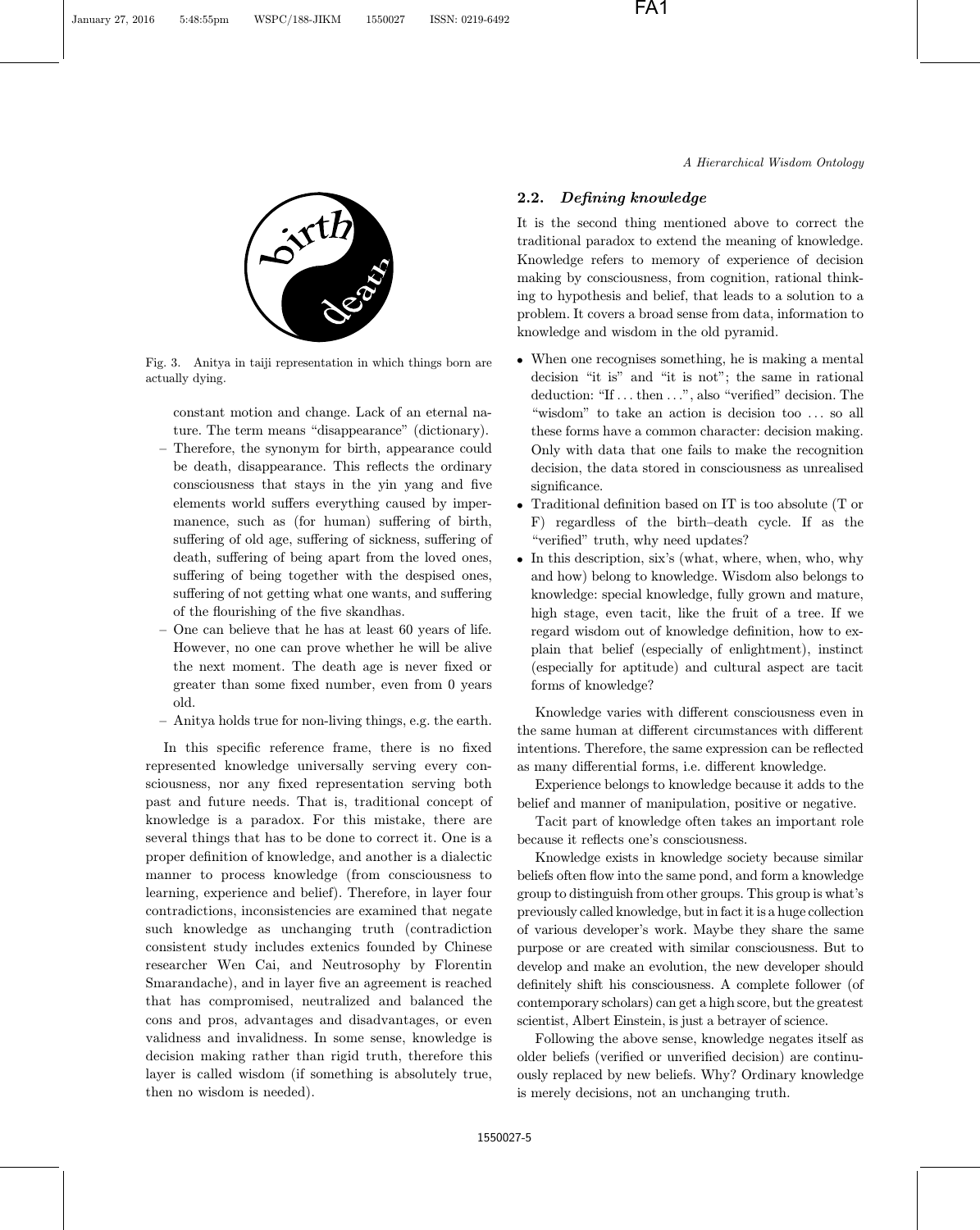# F. Liu

- . There is the following saying in the Chapter of Greatness of The Book of Changes: Books cannot say all things, and language cannot express all meanings. Books are incapable of saying all things the author wishes to say, and language is unable to express all the ideas in the heart of the speaker (Zhou [et al.](#page-13-0), [2006,](#page-13-0) pp. 35). Therefore, if knowledge is a leaf, what lies behind is a tree, whose ideology is an unseen forest.
	- Human seeing the leaves mistakenly takes it as knowledge, therefore unable to find the root.
- . The way that can be experienced is not true, the world that can be constructed is not true (Chapter 1 of Tao Te Ching, Zhou and Liu and White, 2006, pp. 35).
- . Also Chapter 1 of Tao Te Ching following above: (conceived of as) having no name, it is the originator of heaven and earth; (conceived of as) having a name, it is the mother of all things. Always without desire we must be found, if its deep mystery we would sound; but if desire always within us be, its outer fringe is all that we shall see. Under these two aspects, it is really the same; but as development takes place, it receives the different names. Together we call them the mystery, where the mystery is the deepest, is the gate of all that is subtle and wonderful (Laotze).

To my personal understanding, the failure to the root lies in consciousness — the fringe appears in a desiring mind (the ordinary mind), and the deep mystery appears in peace mind undisturbed by desires. Therefore, wisdom is a long procedure of consciousness revision from outer fringe to mystery discovery as long as the way to the heaven.

As to the distinction between knowledge and wisdom, knowledge points to the way (course) from nominal understanding to mystery discovery, or even towards the variations: creative appearance (future knowledge). But wisdom is more about mystery discovery.

Knowledge in old sense is not equal to luck. An excellent scholar is not necessarily a wise man because there are many hidden causes that lead to different outcomes. One of them is the primary intention. An evil intention with high technology can destroy the world and bring itself to hell. On the contrary, good luck is an effect of his previous merit accumulation. The mystery of fate and destiny is best illustrated in Buddhism. See Liao-Fan's Four Lessons. To my experience, Buddhism teaches us this cause– effect of luck, but regarded as the tacit aspect: belief, as if beyond daily life. However, it determines the outcome of knowledge.

- . Liao-Fan's Four Lessons is a classic work about how to change one's destiny (Yuan, n.d.).
	- In the sixteenth century in China, Mr. Liao-Fan Yuan wrote Liao-Fan's Four Lessons with the hope that it would teach his son, Tian-Qi Yuan, how to understand true face of destiny, tell good from bad, correct his faults and practise good deeds. It also provided living proof of the benefits from practising good deeds and cultivating virtue and humility. In relating his own experience in changing destiny, Mr. Liao-Fan Yuan was an embodiment of his teachings.
	- This first lesson of learning to create destiny is a topic of interest to many people who believe that wealth or poverty, long life or short life, all is predestined. If someone had accomplished good deeds in his or her past lives, then naturally in this life he or she would live a wealthy and long life. On the other hand, if someone had been a bad person and committed bad deeds in his or her past life, then in this life he or she would live a poor and short life. However, there are exceptions. Destiny can be changed.
	- If we were originally destined to be rich with a long life, but had committed excessive offenses, then without having to wait until the next life to bear the consequences, we would become poor with a short life. On the other hand, if we were originally destined to be poor with a short life, but had accomplished exemplary deeds, then without having to wait until the next life, we would become wealthy with a long life. From ancient times until now, there have been many examples of this in history. Although everything that we are subjected to in this life is the result from our behaviour in our past lives and has already been predestined, it is not necessarily constrained by destiny. We can still modify it with our current behaviour.
- . To the achievers of Buddhism, it is not a faith or belief any more, but definitely the truth actually conscious of. On the contrary, people unachieved in consciousness keep it as faith or belief.

# 2.3. Wisdom ontology

I do not believe knowledge can be inherited without an anitya process. In my understanding, knowledge appears in constant death and birth metabolic cycle like yin and yang in taiji figure (Fig. [4\)](#page-6-0). If mind is attached, his mind revolves in it and never sees the whole. Therefore, normal education sees the outer fringe rather than the truth.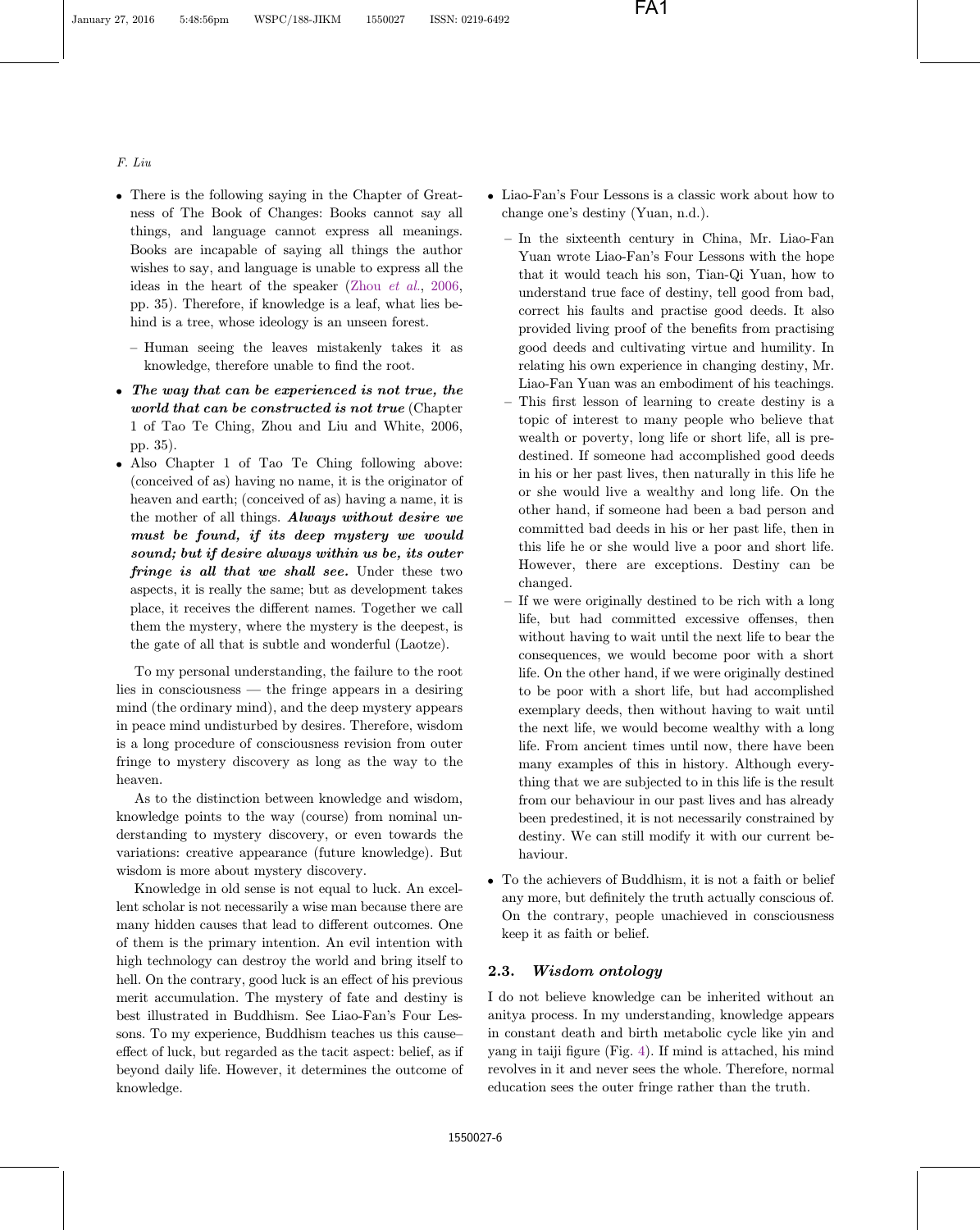<span id="page-6-0"></span>

Fig. 4. Anitya cycle of knowledge.



Fig. 5. Hierarchy wisdom layer ontology.

Wisdom appears in different minds as different senses relative to different cultures, different desires and different levels of enlightment. If we look into this top layer of Fig. [2,](#page-2-0) it can be represented in a sub-hierarchy of three layers based on different levels of consciousness, or in different depths  $(Fig. 5)$ .

#### 2.3.1. Traditional wisdom layer

The bottom layer shows a typical traditional sense of wisdom: to rebuild knowledge. Why called rebuild? Knowledge can serve as different functions: The primitive one is to recall previous experience, this means that knowledge has already been built and needs recollection only. Further, if knowledge is partially new, one needs to complete the unknown half. And as the most difficult case, the completely new, one also has several choices: first, only to keep a bookmark, and second, only to browse. However, these manners keeps his mind in data or information layers of consciousness hierarchy. Then he can comprehensively read the piece. This manner has moved to the knowledge layer. According to the traditional pyramid, wisdom does not appear if one fails to reconstruct it or teach others further.

The ontology for this sub-layer is inspired from the Book of Changes (Legge, n.d.): God comes forth in Zhen; He brings into full and equal action in Xun; they are manifested to one another in Li; the greatest service is done for Him in Kun; He rejoices in Dui; He struggles in Qian; He is comforted and enters into rest in Kan; and he completes in Gen. In the Illustrated Book of Changes



Fig. 6. Later trigrams.

[\(Zhou](#page-13-0) et al., [2006,](#page-13-0) pp. 63; illustrated in Fig. 6), Zhen: All living beings begin to grow in spring. Yang is under yin, representing the thunder agitating all things. The thunder is fond of stirring. Xun: The yin qi goes under the powerful yang qi, representing the wind, whose character is to enter everything. Li: The inner is yin, while the outer is yang, representing the sun radiating in all directions. The character is brightness. Kun: All the three lines are yin, representing the Earth, whose mission is to hold and nurture all things in the world. Dui: It symbolises autumn when fruits are in heaps and every life is happy. Dui indicates lake too. Qian: It is the time when brightness and darkness alternate, and yin and yang struggle with each other. The character is healthy and strong. Kan: The time when the sun has sunk completely and all living things are tired. It is the time for rest. The character is dangerous. Gen: Darkness is drawing to an end and brightness is coming. All things should have a new start. The character is stop.

Based on my character matching, I have the following story: Zhen initiates a desire or query, a problem, etc. Xun makes available reference and understands the nodus, such as what general problem it belongs to (ontology), and scatters this query into all the pertaining scenarios searched. Li compares all the possible approaches searched and generalises the mutual pattern. As mentioned in 2.1, knowledge  $(k) \neq$ knowledge  $(k)$ , i.e. each scenario illustrates a limited appearance of knowledge, and by discovering the identity character (similarity) of individual patterns one reaches a more universal pattern. Then Kun plants and nurtures this seed to grow up in his cultural and social soil. For example, according to his special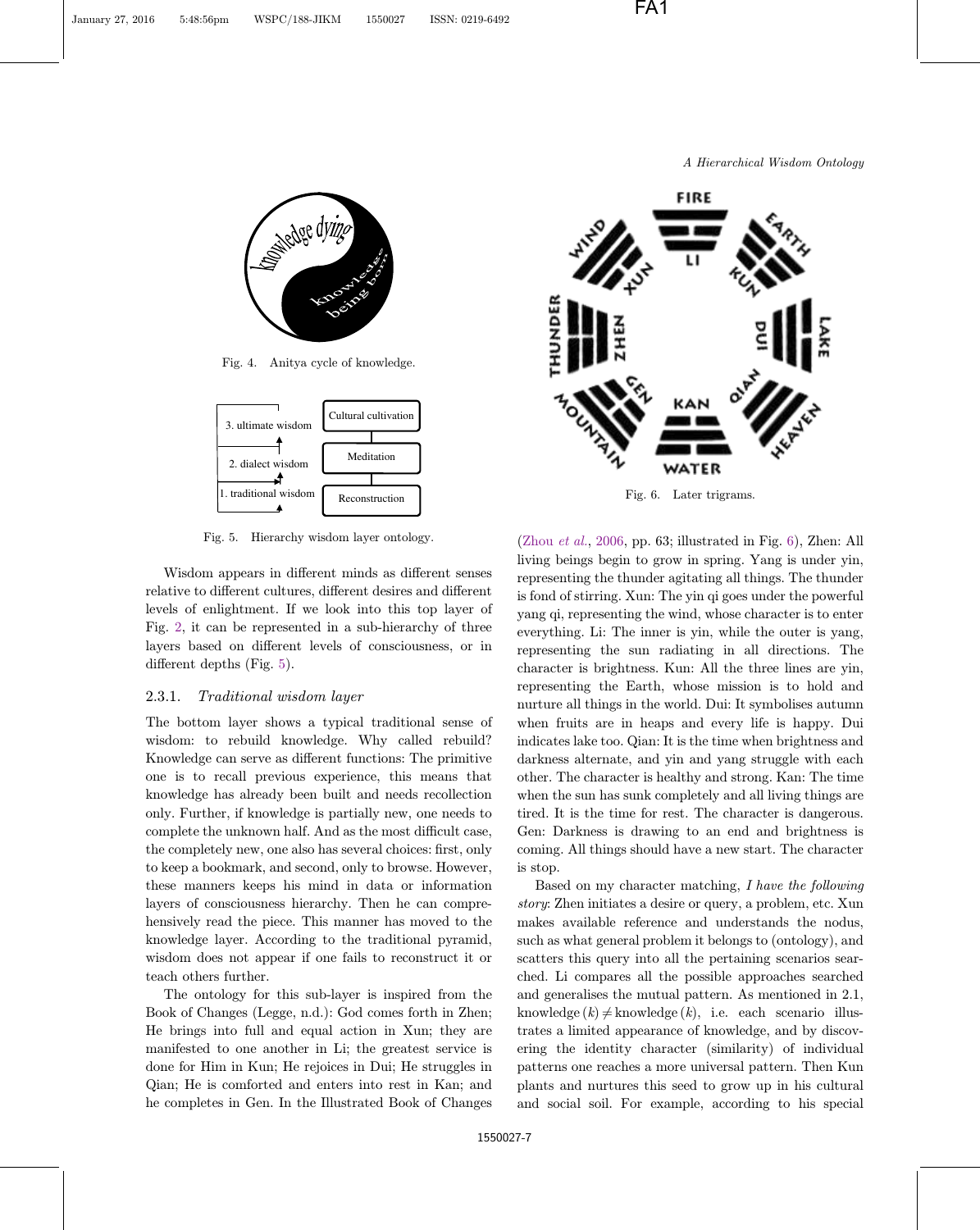requirement and unique aptness and weakness, he may pay special attention to a specific aspect instead of a complete reference frame of the knowledge pattern. When the seed grows up and the tree is mature, he is ready to express and rejoice as in Dui. New knowledge faces contradiction and dispute with old consciousness, as in Qian, and finally new balance is reached based on a new trade-off. Kan makes convergence, such as rational explanation, theoretical expansion, etc. But do not get trapped in it because no theory lasts forever unchanged. Keep your mind free. Gen ends this process and waits for new challenge.

### 2.3.2. Dialect wisdom layer

Western scholars refer wisdom as some ideology or some " $-i\text{sm}$ ", actually the genuine wisdom is just the opposite – free of any " $-logy$ ", "-sophy" and " $-ism$ ", those appearances are merely their outer coats. In other words, if we manually describe wisdom, it is of dual dynamic and static character (in book of changes view), and even in zero character in 2.3.3. The integral consists of both, but our habitual focus is normally on one side ignorant of the other. A feasible way is to turn off our diligent mind and free our consciousness, but still we need concentration, keeping energy from scattering in the upside down consciousness (as mentioned before). Or in my understanding so far, to correct our concentration from scattering in the illusions previously mentioned. Different cultures endow meditation with different meanings. But as a Buddhist still living in the maze, it is far better to concentrate on Buddha's name, teachings and mantras.

There are western approaches of transcendence "into the deep silence within" concepts for innovation. [McCabe](#page-12-0) [\(2012](#page-12-0)) explains consciousness in mathematical manner, dihedral group D6, to illustrate different states of consciousness and their transformation (shifts of consciousness). He also gives the geometric pattern of consciousness.

- . Thomas J. McCabe is a mathematician and entrepreneur. His current focus is growing the expanded consciousness institute.
- . He explains knowledge with Boston matrix (Fig. 7), a way to categorise knowledge, in his unique innovation training.
- . He believes that most people are in one dimension, and a few gifted operate in two dimensions. The extraordinary will be in three, and McCabe can stretch to six (with his particular training of meditation).
- . He mentions that where life does not work on areas where you are stuck: mental blocks, bad habits; and where you are stuck: biggest challenges, relationships



Fig. 7. The Boston matrix — uncovering blind spots.

you want to change, and areas where you want a fresh look —leave your auto pilot doing what it does well.

. As for the detail, it is better not to show anything I cannot confirm. Limited to the accessibility, I know nothing about his disciplines and target wisdom (if there is meditation, it does not come alone, but in integral with discipline and target wisdom). From religion practise in China, it requires fundamental study before practising meditation.

City of ten thousand Buddhas (CTTB, www.drba.org) has provided "meditation handbook" for free, but do remember the terms: careful and respect. I suggest one should follow a Buddhist master.

- . Although the authors of this small volume are Buddhist monks, the meditation instructions come with a wish to benefit all practitioners equally, regardless of faith, creed or prior experience with meditation. In a few illustrated pages, the book introduces the essence of meditation practise and shows you how to make it part of your life. You will find instructions suited for people of every religious or spiritual background, including people with no religious background.
- . Who meditates? Scholars say, it is likely that Jesus meditated during his days in the desert; Sufis meditate to the sound of a sacred name; Jewish Kabbalah contains a variety of meditation techniques; contemplative Christians practise the prayer of the heart, and the centering prayer; and champion athletes meditate. Military officers, prison wardens, corporate executives, researcher and doctors, and astronauts are all looking and listening within.
- . Why has meditation gone mainstream? Two possible reasons are that: one, people are seeking an antidote to the disturbing effects of our fast-paced life-styles, and two, the ability to sustain concentration benefits activities from sports to studying, from relationships to child-raising. Slowing down and concentrating are two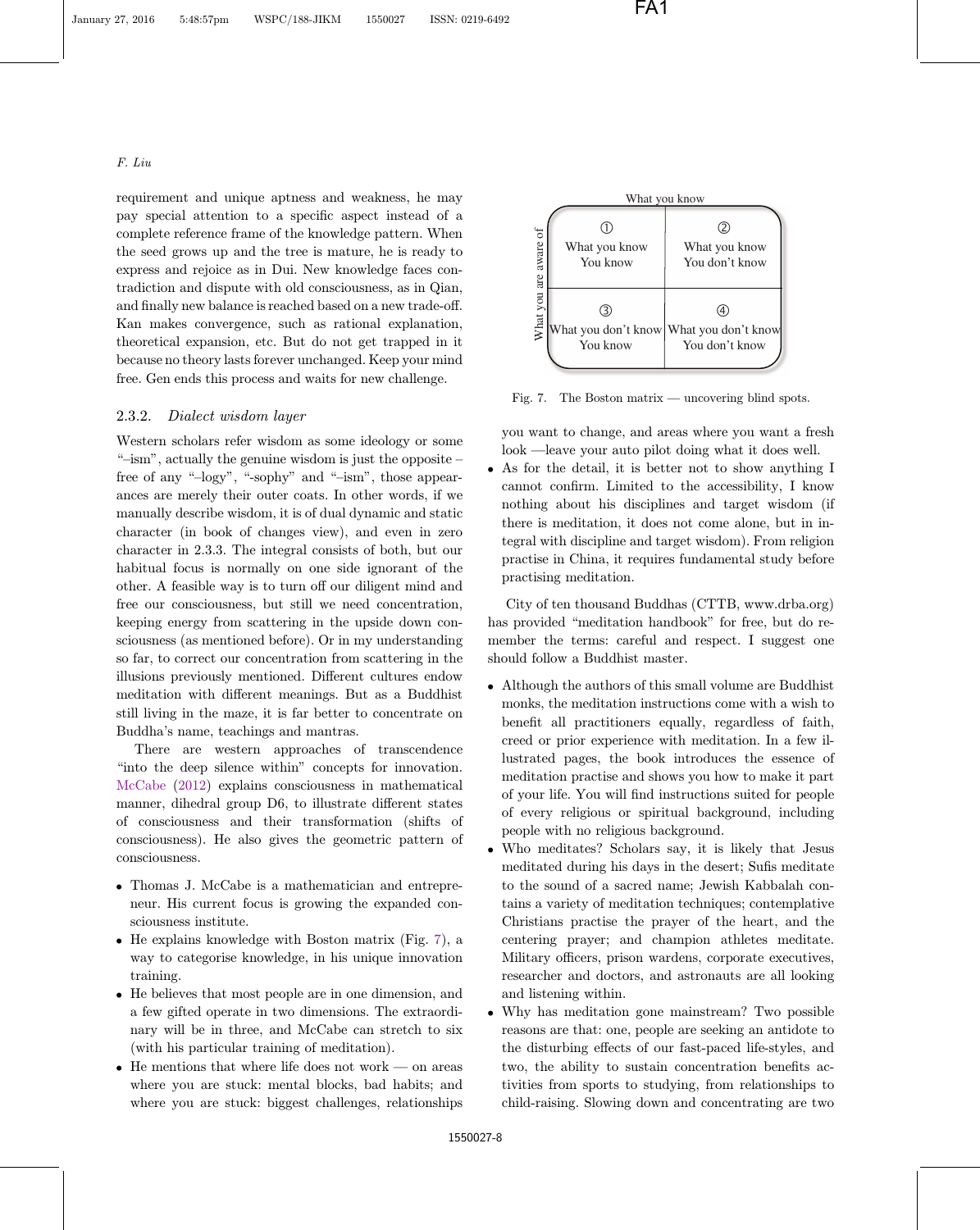positive benefits of meditation for 21st century individuals.

Tripitaka Master Hsuan Hua teaches us that If you concentrate, it is efficacious. If you get scattered, the effort is lost.

Concentrate. Do not get scattered. If you put your mind to it, you can accomplish anything. If a doctor concentrates, he can cure all of his patients. When concentrating, intent on one's altruistic aims, and resolve to relieve humankind of its suffering, one is sure to cure them successfully. This is single-minded concentration. If you do not concentrate and think, "I don't care if they are sick, as long as I get my money," that's not concentrating. No matter what one's occupation is and no matter how rich one is able to get, one should not forget about doing merit and virtue. If one does not do merit and virtue, one will not be able to cultivate and thus not be able to become a Buddha. If one does not have merit and virtue, then although one may get rich, one will not be able to hold on to one's wealth. Some disaster will strike and one will lose everything. Therefore, one must stress virtue. For every part of merit one does, one obtains ten parts reward. For every 10% investment, one gains a 100%. First, one must do more merit and virtue. That is why people say,

You search the mountain for the highest energy source.

Who would have guessed that it is the square inch?

The "square inch" is just the mind. So no matter what people do, they cannot separate from merit and virtue (Hua, n.d., pp. 180).

Actually merit and virtue are not beyond our innate nature. In the Sutra on the cause and effect of the three periods of time says (Hua, n.d., pp. 181): Why is someone wealthy in this life. It is because in past lives they made offerings to the Sangha and helped the poor. Why is one poor in this life? It is because one did not give to the poor in former lives. Why is someone handsome in this life? It is because in past lives they made offerings of flowers and incense and lamps before the Buddha. Why is it that someone has so many affinities with people and no one dislikes them? It is because they made offerings of lamps and candles and incense in front of the Buddha. From this, we know that what we are now undergoing depends on what we did in the past. What we will be in the future depends on what we do right now. That is how things work.

# 2.3.3. The ultimate wisdom layer

Here, we need to distinguish consciousness and heart. In consciousness, knowledge born and dying, can never be held. This is because consciousness is also of anitya property, born and dying. However, there is one thing called Buddha nature (tathagatagarbha in Sanskrit, deshin shekpe nying po in Tibetan), which is innate in everyone, no birth and no death, permanent and indestructible, the treasure fulfilling wishes (rinpoche in Tibetan).

The first part of Buddha' realisation is that "Wow, everyone has this capacity." And the second part is that there are only two reasons why we don't realise this. One is because our thinking is confused. Our thinking processes are linked to negative emotions. With desires, with fears, we cloud our perceptions, and the other thing is we grab and hold onto things we cannot hold onto. We try to cling and attach. So this grasping and attaching and the clouded part of our thinking is what is keeping us from this awakening, this liberation. Now that is the core of the teaching right there. It is very democratic, very universally available. It is potentially within our capacity. The Buddha said, "It is not greater than me or lesser than you. That is the wrong way of seeing it. It is level and equal, universally distributed." All of us have the full potential. Realisation might be different because of our level of confusion or attachment. But the potential is all the same (Verhoeven).

Dr. Verhoeven also mentions that there is nothing to get or attain. If you have no confused thinking and if you can let go of all these attachments, you will achieve the goal. So the disciples would ask, \Teach me how to let go of these attachments." And the Buddha would reply, \Well, bring me something that you are attached to." Someone says, "Well, I'll bring my wife and children." The Buddha replied, "You don't have to unattach yourself to them. They will eventually leave you." "What about my body?" "Well it's passing right before your eyes." Every time you take a bath the dead cells fall off your body. No more can you hold your breath that you can hold onto any material thing including your body. "Show me the Buddha mind," you are asking. These paradoxes are basically saying you already have it. The only reasons you are not getting it are because you are not letting go of what is obstructing it: our false thinking and attachments.

Although blind to see, Tripitaka Master Hsuan Hua describes as zero (Hua, n.d., pp. 71):

 $\bullet$  "From beginningless time onward, living beings have long revolved in birth and death … They are just like motes of dust - suddenly in the heavens, suddenly on the ground, suddenly they are in the paths of people, suddenly in the paths of hungry ghosts, suddenly they become animals, suddenly they fall into the hells, and all of a sudden they're asuras. This is what's meant by `no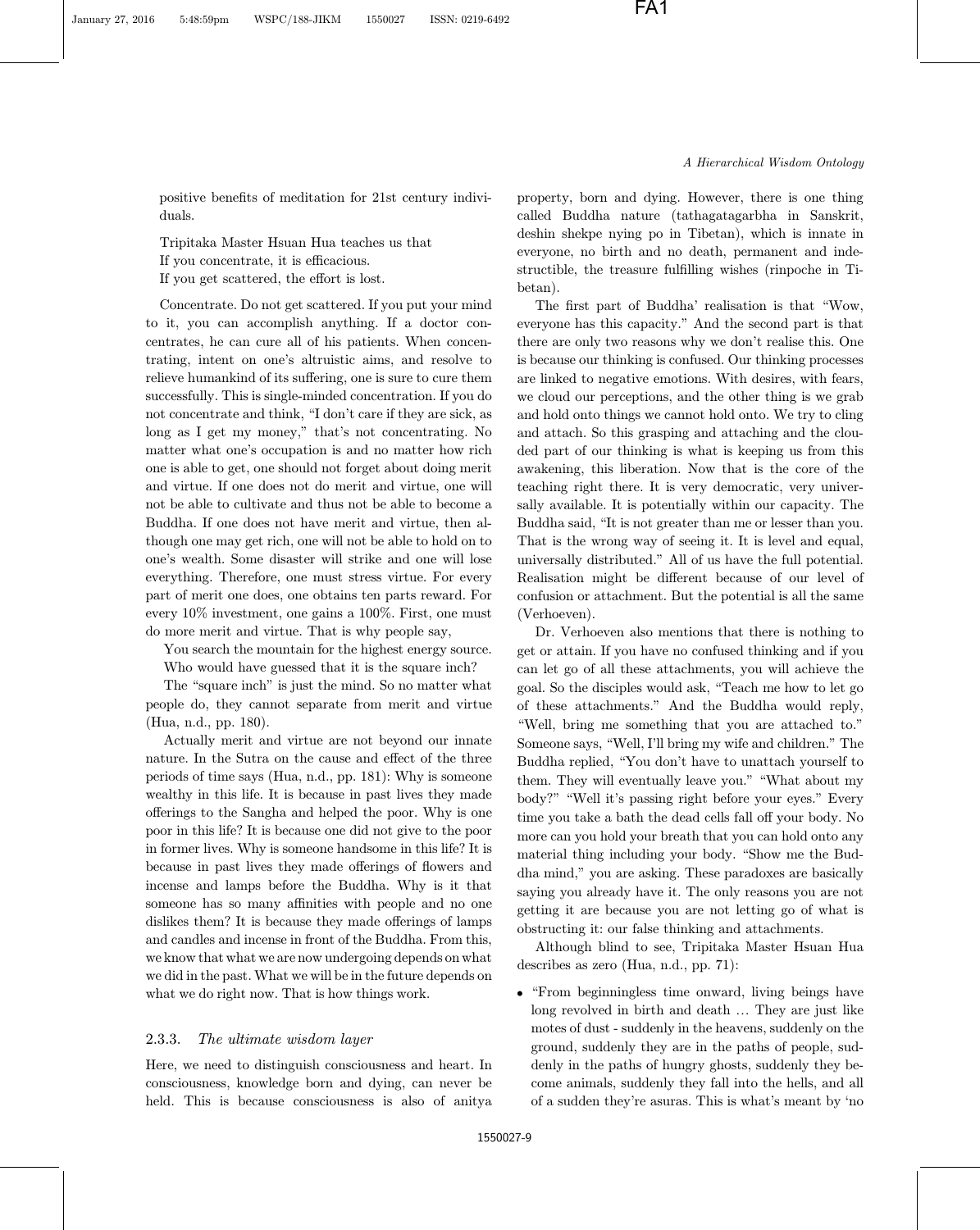time when it begins and no time when it ends'. At whatever time you are able to certify to the fruit and accomplish Buddhahood - at that point - you will be able to stop the wheel of birth and death. But before you become a Buddha, you are still turning on the revolving wheel … Birth and death means being born and dying, dying and being born again. You can speak of major births and deaths, but there are also minor births and deaths. On the day that you are born, although there's birth, there's also a kind of death. Because on the day that you're born, you bring along with you, the day of your death. This life that we live is a major 'birth and death', and every single thought that goes by is a minor death. The day that we're born is also the day we die. Because when there is birth there is also death, and if there were no births, there would also be no deaths."

- "Speaking about the word 'beginningless', most people would explain it to mean having no start and no end. `Without a beginning' means the time from beginningless kalpas in the past. There's no beginning to kalpas and no end to kalpas. But if you were to talk about it exhaustively, back and forth, what does it mean exactly? What does 'having no beginning and no end' mean? It's what we call `0' - a zero … It's a complete round circle and it represents the beginningless and endless. The beginningless is represented by the Zero. If you break up this Zero, it becomes a One, and that is called a beginning."
- $\bullet$  "Once you cut it open, there's a One–that which is a beginning. Add another One to it and you have two … up to a figure that can't even be reckoned. Now in this Scientific Age, we've made rockets which orbit in space. They can orbit around in space without ever stopping. This is a product of those numbers. The beginning of numbers makes it possible for rockets to venture out into space. The transformations and changes of numbers mark the beginning."
- . \Well, what about the end? Right now we don't know when the end will be. The end refers to the fourth of the four stages of: formation, existence, decay and emptiness. The end refers to the period of going empty. Right now we are in the beginning. There are twenty small kalpas of formation, twenty small kalpas of existing, twenty small kalpas of decay and twenty small kalpas of emptiness. You could speak of this in terms of a beginning and an end. So now we are speaking of all living beings from beginningless time onwards. Where do all these living beings come from? Let's investigate it. Let's talk about the human race. Would you say men came first or women came first? If you say men came first, how did they get here without any women? And if you

say women came first, how could there be women if there weren't any men? This is also the beginningless because no one knows where it began."

- "You can also talk about chickens. Which came first, the chicken or the egg? From beginningless kalpas onward, there were no chickens. Where did they come from? They came from eggs. Now if there were no chickens, how could there be eggs? So this isn't something you can solve with research. This principle is just a principle of the beginningless. People also came from this no-beginning, from this Zero. Because they came from this zero, there's no beginning, no end, no inside, no outside, no big and no small. In terms of the small, this Zero represents a small mote of dust, an atom. If you speak about it in larger terms, it includes the entire Dharma Realm. To the end of space and pervading the Dharma Realm, nothing gets left outside of the Zero. If you pound up the whole Dharma Realm which extends up to the end of space into fine motes of dust–into the tiniest motes of dust–nothing is left outside of the Zero."
- $\bullet$  "So this Zero is the source of all creation. It has no beginning and no end. It's the principle of True Emptiness and Wonderful Existence. The Zero, if spoken of in large terms, includes all of space and the Dharma Realm. This is True Emptiness. If you shrink it way down, it turns into a single atom. And although these atoms are small, they make up Wonderful Existence. The Zero is True Emptiness and Wonderful Existence. All of you should think this over. If you want to understand this doctrine, you have to understand the true Dharma. If you don't understand this doctrine, then you're still a confused, muddled person and you have no real wisdom. If you're enlightened, the Zero is a great bright wisdom light. If you haven't become enlightened, then it is a state of non-brightness–there is no light. In other words, it's ignorance. This ignorance is also the Zero. Wisdom light also makes up the Zero. The Zero is beginningless, endless; it has no inside, no outside; it is neither small nor large. The Zero is so large that nothing is left outside of it. You can draw it as large as you like and if you want to shrink it down, you can shrink it down as small as you want. It's so big there's nothing outside of it, and so small you can't fit anything inside it. If you draw it really large, then it is the pure basic source of the Wonderful Suchness nature. If you shrink it way down, make it very, very small, it becomes your very first thought of ignorance. So when I speak of the `beginningness' this is what I mean."
- "Living beings 'have long revolved in birth and death'. In the six paths of rebirth, the revolving wheel is included in the Zero. Not being able to smash through the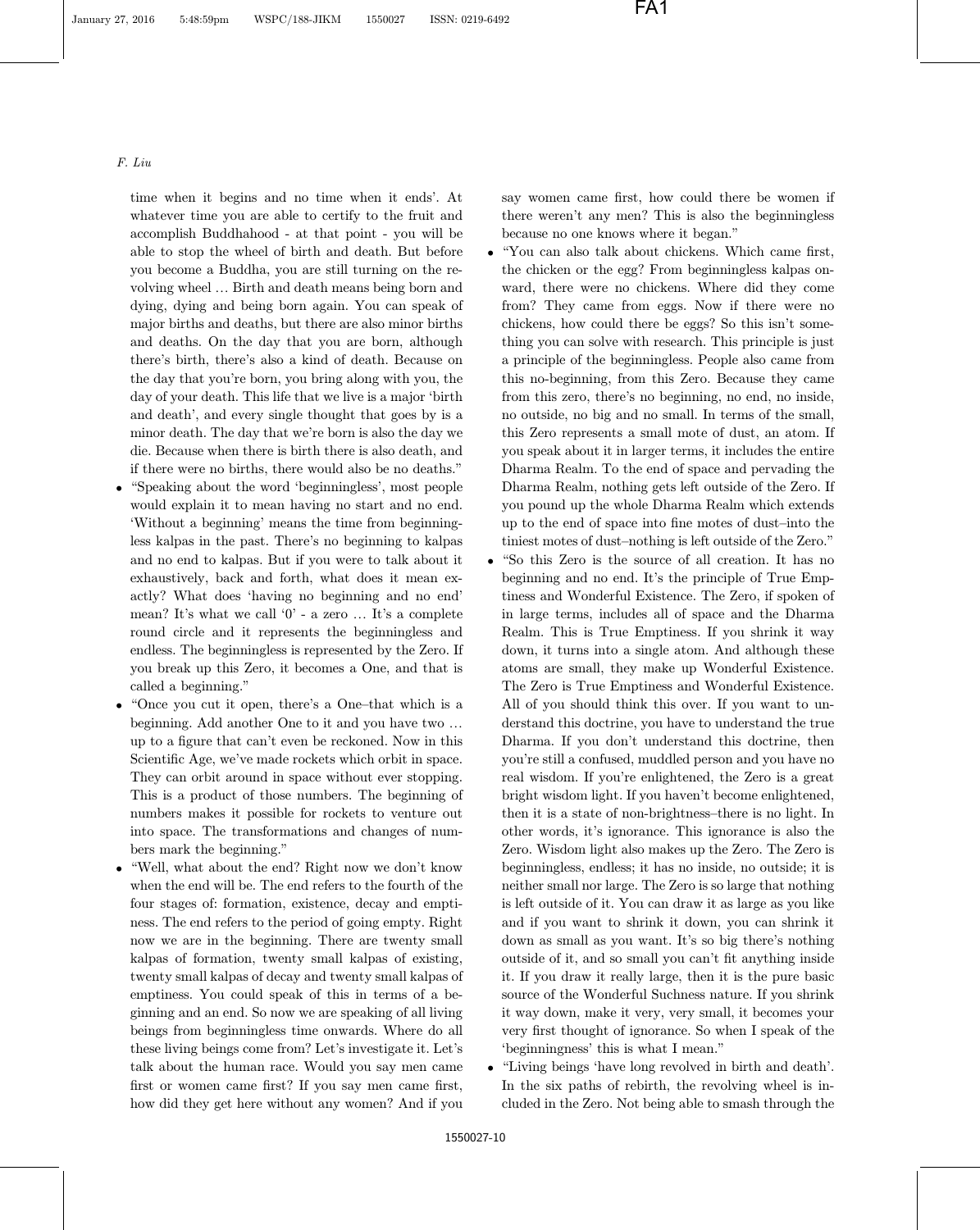Zero, one is born and dies, dies and then is born again. And nobody knows for how many great kalpas one turns in the six paths. This is called turning in the six paths of birth and death for a long time. Isn't this really terrifying–turning around and around in the revolving wheel?"

- $\bullet$  "I'll present another topic to you. This turning for a long time refers to what you have created through your continual thought processes. If you produce a defiled thought, then when that thought matures, you may become an animal, a hungry ghost or a hell dweller. However, if you become just a little bit good, you can be born as a human being or an asura, or perhaps get born in the heavens. These different paths of rebirth all come about from thoughts. The revolving wheel is created by your thoughts alone. We undergo the retribution of being born in the six paths because of the karma which our thoughts created. It's not that we receive the retribution immediately, but say if in the distant past you had false thoughts about the heavens, then you were born in the heavens. If you had false thoughts about asuras, then you became an asura. If you had false thoughts about human beings, then you became a human being. Or if you had false thoughts of animals, you became an animal. Having hungry ghost's thoughts, you became a hungry ghost. Having hellish thoughts, you fell into the hells. If you mainly did offensive things and created evil karma, then you fell into the three evil paths. If you did good things which gained merit and virtue, you were born in the three good paths. This is speaking in very general terms. If one were to speak of it in detail one couldn't finish explaining it until the end of time. So the world is the creation of false thinking of living beings. If people didn't have false thinking, the whole world would be empty."
- "But living beings continue to get born and die, 'not understanding the true and actual Dharma'. Living beings fail to understand the principle of the Dharma of True Emptiness and Wonderful Existence - the Real Mark of True Suchness, which is the true and actual Dharma. The Dharma of True Emptiness and Wonderful Existence is what I have just explained as the Zero. It is through the Zero that this huge heaven and huge earth were created. And this huge world was also born from the Zero. The myriad living beings also came out of the Zero. Everything has come forth from the Zero. This is because the Zero is not included in numbers - it transcends numbers. It has no beginning, no end, nothing inside of it, nor outside of it; it's neither big, nor small. If you let it go, it expands to fill the entire universe – all of creation. If you shrink it down, then it

hides away; it would seem to disappear. This Dharma is just the Dharma of True Emptiness and Wonderful Existence."

- $\bullet$  "True Emptiness is not empty. Why isn't it empty? Because it has Wonderful Existence. And Wonderful Existence is not existence. Why is it not existence? Because it still has True Emptiness. True Emptiness doesn't obstruct Wonderful Existence, and Wonderful Existence doesn't obstruct True Emptiness. This principle solves the problem of 'which came first, the men or the women?' It also solves the problem of `which came first, the chicken or the egg?' In fact, all of the questions can be solved by using the Zero."
- . \Why is this? The Zero is True Emptiness. And within True Emptiness, Wonderful Existence manifests. All creation can manifest. Although there is Wonderful Existence, it is not separate from True Emptiness. If you haven't attained the Mind-Seal Dharma of all Buddhas, you won't be able to understand this. If you understand the `using the mind to seal the mind' Dharma of all Buddhas, then you'll understand this Dharma. So it says, `not understanding the true and actual Dharma.' Living beings put a head on top of a head; they run around on a donkey looking for a donkey; they look outside, grasping outwardly, and they don't know how to return the light and reverse the illumination, to recognize the true and actual Dharma inherent within their original self-nature. They don't know that it is forever complete within their own selfnature, that they don't have to go out looking for it. If you look outside, you can look for 84,000 kalpas but you'll never find it. But if you can return the light and reverse the illumination, then you'll immediately realize it. So it says,

The sea of suffering is boundless, But a turn of the head is the other shore."

- $\bullet$  "This means, if you look outside, the sea of suffering is boundless. But if you turn around and look inside, if you look in your own self-nature, then, that is 'to turn your head and arrive at the other shore'."
- "Because living beings don't understand the true and actual Dharma, all Buddhas come into the world. We living beings are so upside-down and confused. All day long we seek after false conditions. We get caught up in the six sense organs and the six sense objects and run after them. Originally all Buddhas abide in the Pure Land of Constant, Stillness and Light, sitting in full lotus and rapt in samadhi. But now they enter the world. Why is this? Because they see that you and I - all these stupid creatures - are really pitiful! All day long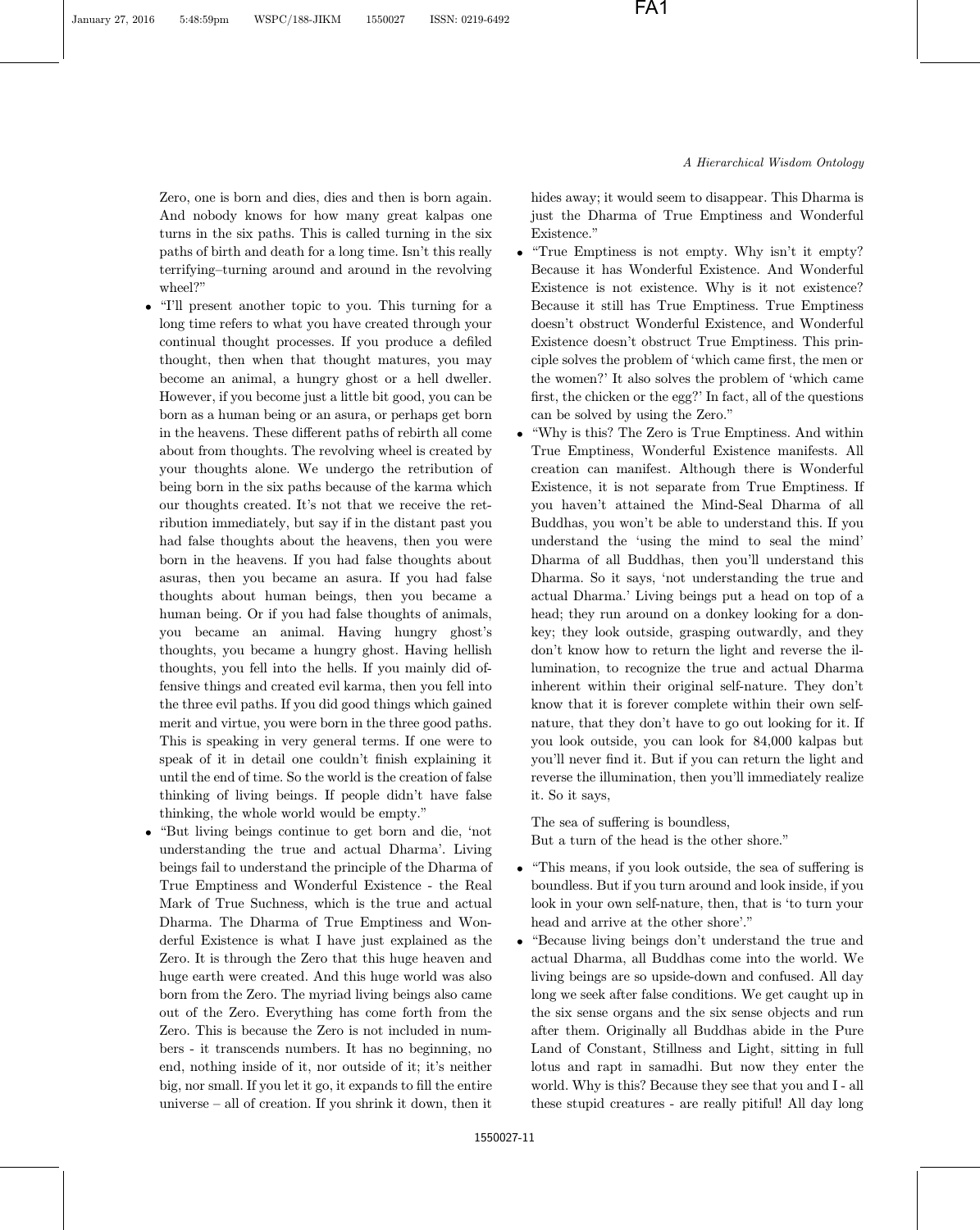we forget about what is true and all we know how to do is to get attached to what is false. People don't know to turn away from their confusion and head for enlightenment; to turn away from the false and head for the true; to borrow what is false in order to cultivate what is true; to turn around and look for it inside. This is really pitiful. So, all Buddhas, in their samadhi, produce a mind of great compassion and come into the world to show living beings how to get out of the path of confusion. But we people get caught up pursuing false conditions and don't recognize the true Dharma. The Buddha speaks the Dharma for us and the more the Buddha speaks, the more we try to run away. We try to turn back; we don't listen. The Buddha gets so nervous he starts shaking his head! What are we going to do? We turn around and come back, the Buddha is right in front of our faces! And he teaches us again."

- $\bullet$  "All Dharmas are indestructible. True and actual Dharma cannot be destroyed by any outside ways. Nor is there anyone who can destroy them. If you understand and recognize this true and actual Dharma, then you are included in this real Dharma which exhausts the Dharma Realm and empty space. All beings are included in this true and actual Dharma, irrespective of whether it's the Buddha, or a heavenly demon, or one of outside ways - none can get out of the Dharma Realm. So the heavenly demons and those of outside ways eventually have to comply with the Proper Dharma. Why? Because they can't destroy it. The Proper Dharma is indestructible. Nobody can destroy the true Dharma. If it can be destroyed, then it's not the true and actual Dharma. Because the true and actual Dharma can't be ruined. This comfortable, great bright light universally appears in the world. This refers to the perfect cultivation of the Zero, which then manifests as the great storehouse of brilliant light. The storehouse of great bright light exhausts empty space and the Dharma Realm. It universally shines throughout the world in order to instruct all living beings to end birth and be free of death. It is just the Dharma-door of returning the light and reversing the illumination; returning to the root and *going back to the source*. This is your great wisdom light which destroys all your ignorance so your original Dharma nature can shine. Even if you don't believe this, go ahead and try it out, and then when the time comes, when it happens to you, there will be no way that you won't believe it. If you don't believe it, you'll still have to believe it, because that's the way it is, and what method would you have for not believing?"
- $\bullet$  "The great brilliant storehouse is your own. It's not something other people give to you. It's not something

that the Buddhas can give you. It's your own; it's inherent within yourself" (Hua, pp. 71–79).

When the mind is clear, the moon appears in the water. When the will is fixed, the sky has no clouds.

When the mind is calm, a hundred problems vanish. When the will is fixed, all things are secure (Hua, n.d., pp. 187).

# 3. Case Study

There are plenty of western cases of success based on inner cultivation, among which Napoleon Hill and his law. There are also plenty of Chinese cases in history or at present, among them at least three of my Buddhist friends apply Dizigui (standards for being a good student and child, actually for being a good person) or Buddhism to their enterprise cultures or his business, and see remarkable results. Here is my own experience.

There are three kinds of wisdom transfer in my Buddhist experience, one is with lineage of qualified master or khenpo, in face to face class. Of cause in a traditional norm. In this way, I experienced the most confident study. Although the words are common, the implied truth is beyond current reach. However, from this special lineage, the hidden truth behind can be planted.

- $\bullet$  The khenpo is a qualified academic teacher of Buddhist Institute, and writer of classic dharma. The lineage is clear.
- . The disciple's respect is of key importance, therefore there is a proper norm.
- . There are prerequisite rules for disciples.
- $\bullet$  The place is also of key importance it was in a holy place of Buddhism.
- . The experience of such holy places is inexpressible. It gives the deepest impression in life.
- . Therefore, the class is the most treasurable.

The other kind is online study. In this way, although there are plenty of resources, I often felt absent minded, and learned only the words.

- . Self-study and practice needs special concentration. For example, a Chinese adage says \when a book is read a hundred times, its meanings will naturally become clear." This metaphor, I believe, refers to the way of concentration – reading, chanting and reciting.
- . Another way of concentration is writing scriptures through which one puts heart, ear, mouth and hand together.
- . Other practices include worshiping scriptures: prostration before scriptures in repetition.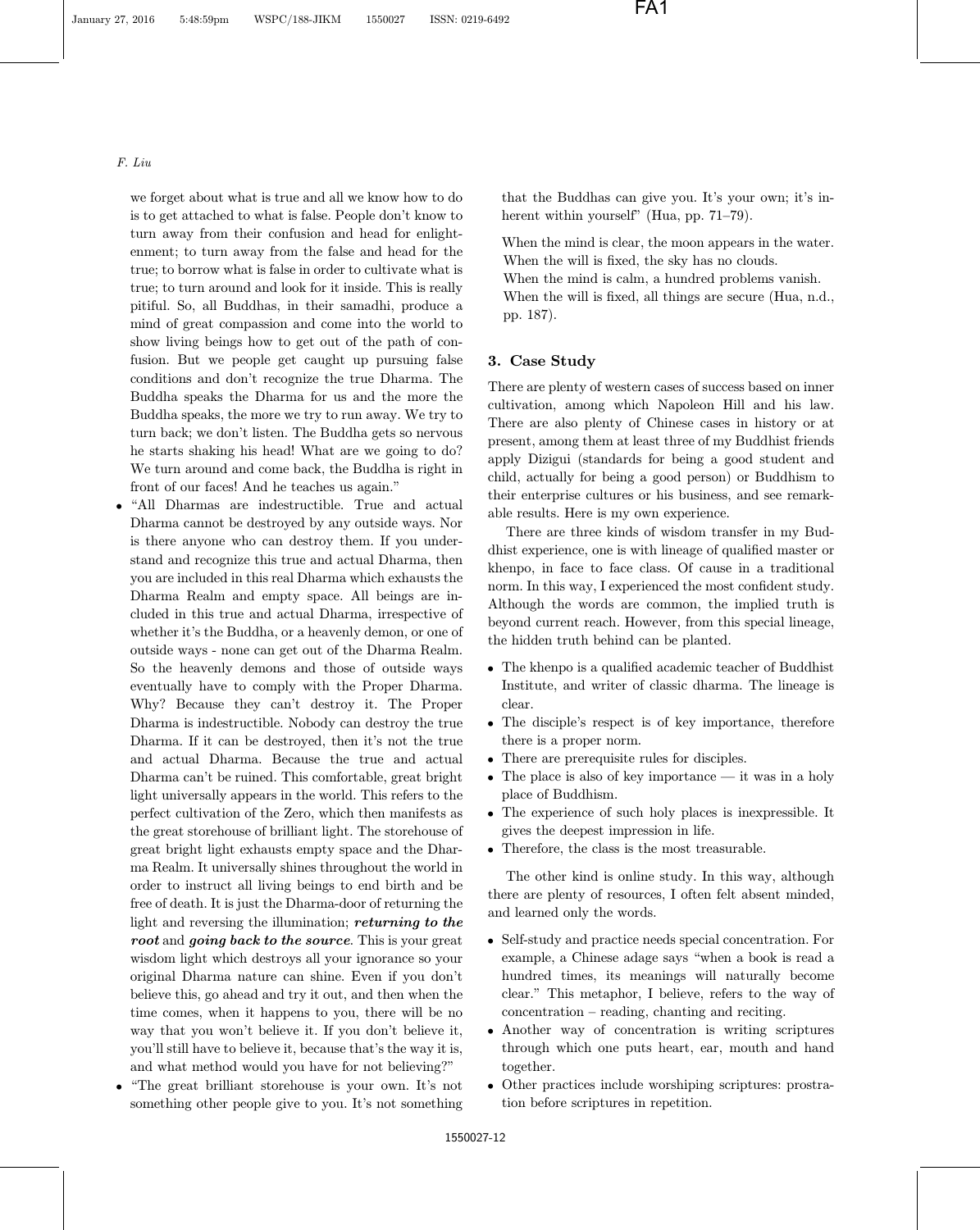<span id="page-12-0"></span>. Live web class or discussion is more powerful, but it is also important to keep devoted.

Group study can be a neutral way of wisdom learning when face to face is unavailable. The Buddhist institute (of five sciences) orders disciples to watch multimedia linage lectures first, then disciples are encouraged to lecture in group, for which they should pay great efforts taking notes and trying to express. Then discussion follows, in which disciples can put forward all the doubts and nodus. If there still remain doubts, there are network supervisors.

- . In this way, disciples can receive a practical remote wisdom education.
- . Group study is far better than self-learning, but it is of key importance to keep off any disturbance from web. This is a basic discipline for Buddhists.
- . Live web class or discussion is more powerful, but it is also important to keep devoted.

# 4. Concluding Remarks

It is inner consciousness that plays the dominant role in knowledge structure. The crucial issue lies in concentration. Concentration in the wrong direction can only scatter mind and add obstacle. To concentrate in the right direction, one needs to cultivate the wisdom culture say Buddhism.

Although KM bridges different minds in the world, over emphasis on IT can lead to knowledge flooding and intelligence degrading. Students taking notes had better concentration than modern ones relying on slide shows and web pages. Web can infuse everything called knowledge without any mind, dharma and even the basic discipline. Knowledge is no more important, but the culture behind defines the genus of a society.

The ultimate purpose of knowledge, or education, is far beyond. If knowledge leads to philosophy, then philosophy should eventually lead to mind dharma.

# References

- Dewey, D (2013). Miraculous messages from water. Life Enthusiast. Available at http://www.life-enthusiast. com/miraculous-messages-from-water-a-21.html. Accessed on 1 September 2014.
- Faucher, J (2010). Reconceptualizing knowledge management: knowledge, social energy, and emergent leadership in social complex adaptive systems. Available at http://otago.ourarchive.ac.nz/bitstream/

handle/10523/384/PhD%20Thesis%20JBF%20-%  $20100819.pdf$ ?sequence=1. Accessed on 1 September 2014.

- Firestone, J (2006). My road to knowledge management through data warehousing. DKMS Brief, No. 11. Available at http://www.iwp.jku.at/born/mpwfst/05/ 0509FirestoneRoadtoKM.pdf. Accessed on 1 September 2014.
- Griffiths, S (2014). Are we becoming more stupid, Mailonline. Available at http://www.dailymail.co.uk/row/ desktop/sciencetech/article-2730791/Are-STUPID-Britons-people-IQ-decline.html. Accessed on 1 September 2014.
- Hua, H (n.d.). Herein Lies the Treasure-Trove, Vol. 1. The Buddhist Text Translation Society, California: Dharana Realm Buddist Association. Available at http://www. buddhisttexts.org/ebook—herein-lies-the-treasuretrove-volume-1.html. Accessed on 1 September 2014.
- Laotze (n.d.). Tao Te Ching. Available at http://www.paipaitxt.com/r5869317 1/. Accessed on 1 September 2014.
- Legge, J (n.d.). Book of Changes. Chinese Text Project, Available at http://ctext.org/book-of-changes/shuogua. Accessed on 1 September 2014.
- McCabe, TJ (2012). Expanded Consciousness. Blurb. Available at http://www.blurb.com/b/3597829-expanded-consciousness. Accessed on 1 September 2014.
- Shi, Y, Hou Z and Y Yang  $(2006)$ . Space is not empty hidden energy theory is a black hole of science. Blog in Chinese. Available at http://blog.china.com/u/ 060703/2812/200607/8128.html. Accessed on 1 September 2014.
- Shi, Y and Y Yang,  $(2006)$ . Time is fixed without change the absolute miss of relativity theory. Blog in Chinese. Available at http://blog.china.com/u/060703/2812/ 200607/8124.html. Accessed on 1 September 2014.
- Sodargye (2011). About Buddhism and Science. Available at http://www.zhibeifw.com/cmsc/list.php?fid=173. Accessed on 1 September 2014.
- Sodargye (2013). University speech of Khenpo Sodargye (in Chinese). Available at http://www.foyuan.net/article-894129-1.html. Accessed on 1 September 2014.
- Sodargye (2014). Available at http://www.khenposodargye.org. Accessed on 1 September 2014.
- Verhoeven, M (n.d.). Introduction to Buddhism. Available at http://www.gcdr.org.au/about-buddhism.html. Accessed on 1 September 2014.
- Yuan, L (n.d.). Liao-Fan's Four Lessons. Available at http:// www.amtb.cn/pdf/eb50-05.doc, http://www.amtb.cn/ pdf/eb50-04.doc, http://www.amtb.tw/bt/shanxi/torrent/65/65-012 ENhiwmv.torrent, http://www.amtb. tw/bt/shanxi/magnet/65/65-012 ENhiwmv.txt, http:// www.amtb.cn/media search.asp?F=65-014. Accessed on 1 September 2014.